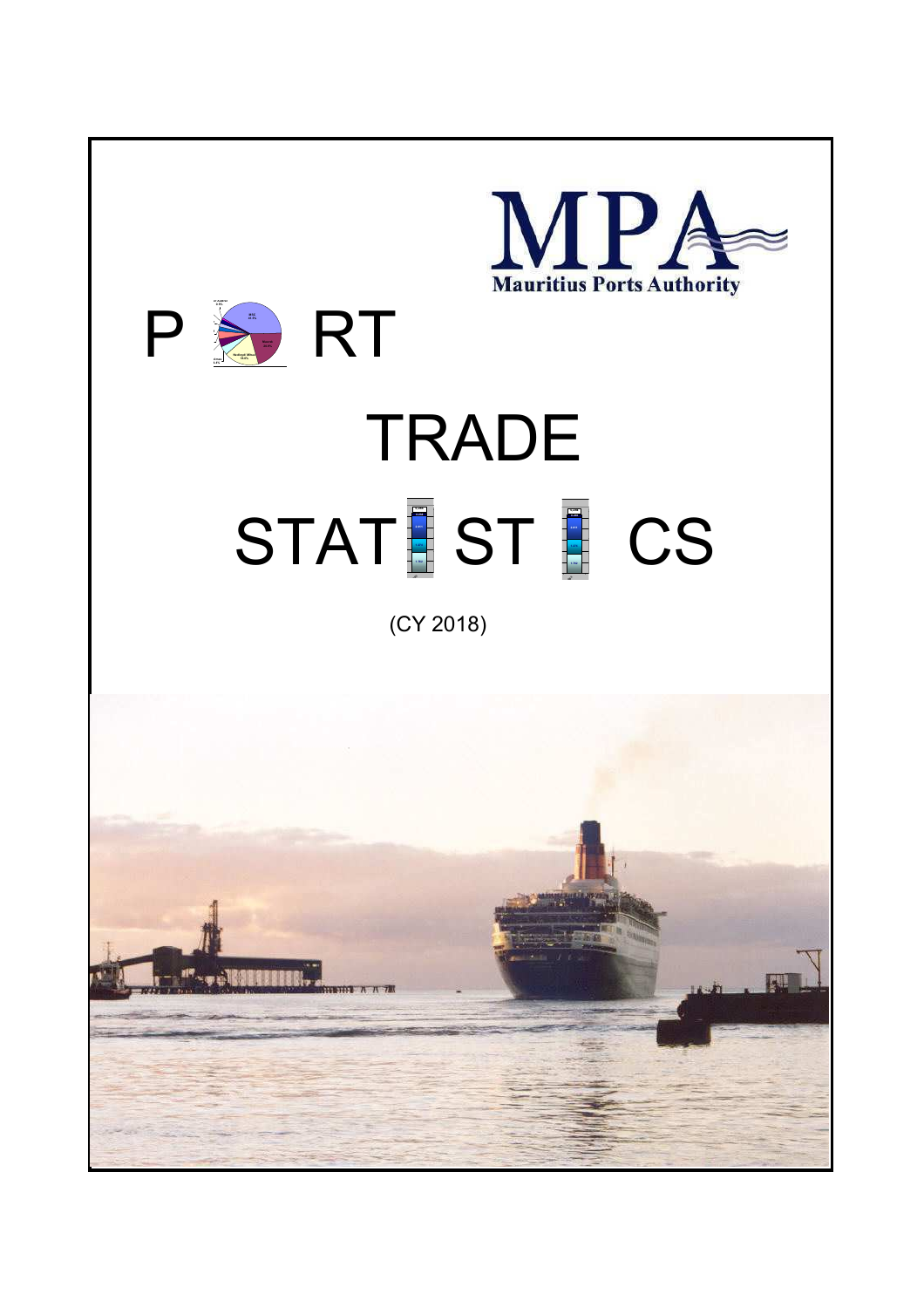

| <b>OVERALL TRAFFIC CY2018</b>            |                  |
|------------------------------------------|------------------|
| Cargo Traffic - new record               | 8,064,953 tonnes |
| Imports                                  | 6,786,968 tonnes |
| <b>Exports</b>                           | 1,277,985 tonnes |
|                                          |                  |
| <b>Container Traffic</b>                 | 451,446 TEUs     |
| <b>Captive Containers</b>                | 260,476 TEUs     |
| <b>Transhipment Containers (Inwards)</b> | 190,970 TEUs     |
|                                          |                  |
| <b>Vessel Traffic</b>                    | 3,379            |
| <b>Containerised Vessels</b>             | 563              |
| <b>Dry Bulk Carrriers</b>                | 51               |
| <b>Tankers (Liquid Bulk Carriers)</b>    | 106              |
| <b>General Cargo Vessels</b>             | 17               |
| <b>Fishing Vessels - new record</b>      | 1,097            |
| <b>Cruise Vessels - new record</b>       | 42               |
| Others                                   | 1,503            |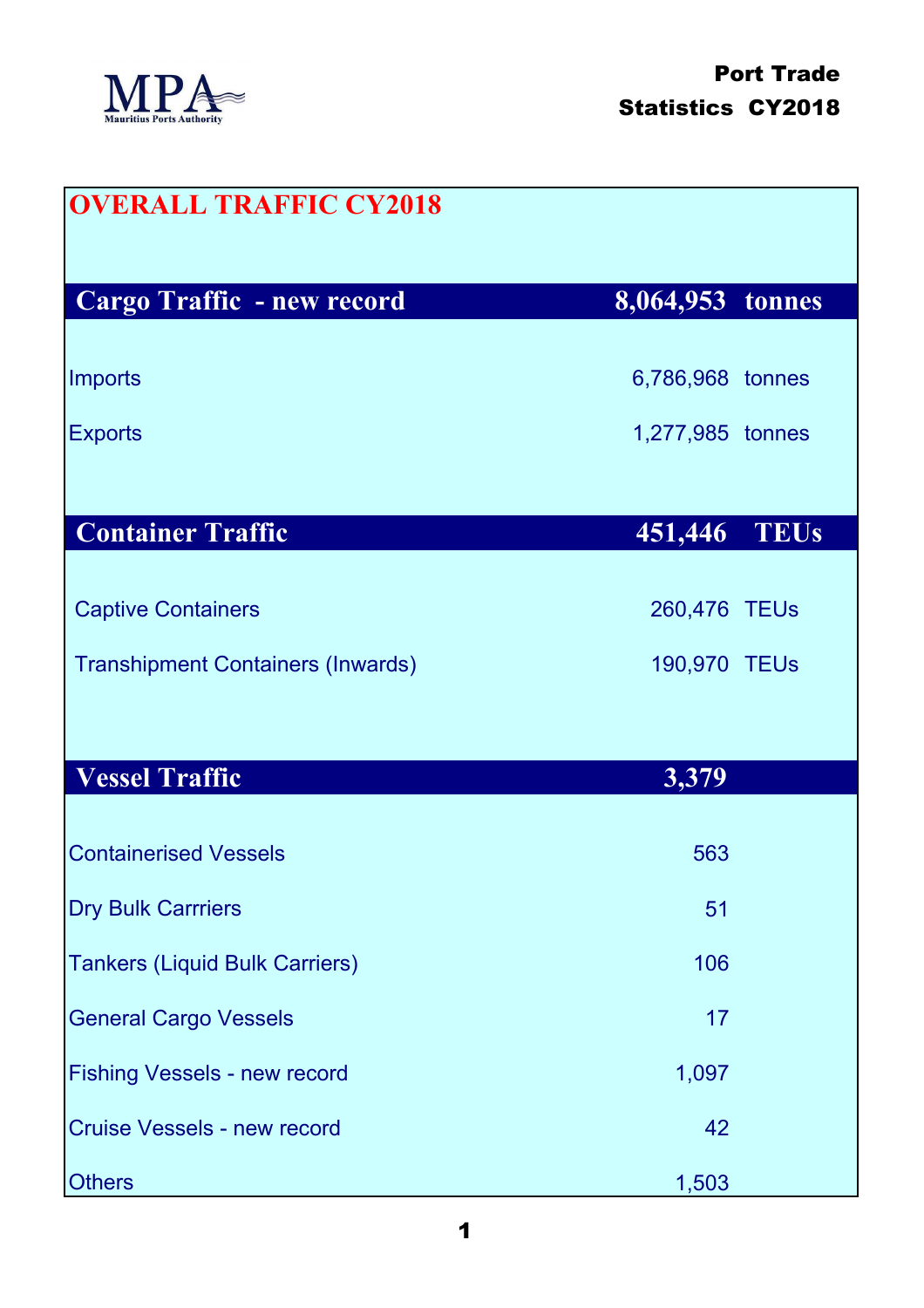

## **TOTAL TRAFFIC BY CARGO TYPE CY2014 TO CY2018 (TONNES)**

|                                            |                | 2014      | 2015        | 2016      | 2017      | 2018      |
|--------------------------------------------|----------------|-----------|-------------|-----------|-----------|-----------|
| <b>Dry Bulk:</b>                           |                |           |             |           |           |           |
| [Cement + Coal + Fertilizers +             | <b>Imports</b> | 1,678,249 | 1,818,828   | 1,796,601 | 1,900,017 | 1,670,425 |
| Maize + Soya Bean Meal +                   | <b>Exports</b> | 27,989    |             | 14,077    |           | 6,900     |
| Sugar + Wheat + Aggregates]                |                | 1,706,238 | 1,818,828   | 1,810,678 | 1,900,017 | 1,677,325 |
| <b>Liquid Bulk:</b>                        |                |           |             |           |           |           |
| [Bitumen + Black Oil + Bunker +            | <b>Imports</b> | 1,260,567 | 1,320,710   | 1,441,566 | 1,692,479 | 1,729,404 |
| Edible Oil + LPG + Ethanol +               | <b>Exports</b> | 348,871   | 361,375     | 487,525   | 568,442   | 647,397   |
| Molasses + White Oil]                      |                | 1,609,438 | 1,682,085   | 1,929,091 | 2,260,921 | 2,376,801 |
| <b>Containerised:</b>                      |                |           |             |           |           |           |
| [Cargo in Containers + Rodrigues'          | <b>Imports</b> | 2,642,993 | 2,392,393   | 2,567,831 | 2,634,343 | 3,213,033 |
| <b>Containerised Cargo]</b>                | <b>Exports</b> | 768,866   | 760,203     | 757,966   | 709,754   | 603,201   |
|                                            |                | 3,411,859 | 3, 152, 596 | 3,325,797 | 3,344,097 | 3,816,234 |
| <b>General Cargo (excl Fish):</b>          |                |           |             |           |           |           |
| [Bagged Cargo+ Unitised Break Bulk Imports |                | 23,957    | 37,067      | 48,321    | 55,652    | 31,614    |
| <b>Rodrigues General Cargo]</b>            | <b>Exports</b> | 5,266     | 4,262       | 3,496     | 5,385     | 11,762    |
|                                            |                | 29,223    | 41,329      | 51,817    | 61,037    | 43,376    |
| <b>Fish Traffic:</b>                       |                |           |             |           |           |           |
| [Local Market + Transhipment In +          | Imports        | 140,354   | 142,829     | 152,737   | 140,546   | 142,492   |
| <b>Transhipment Out]</b>                   | <b>Exports</b> | 3,056     | 3,006       | 3,257     | 6,381     | 8,725     |
|                                            |                | 143,410   | 145,835     | 155,994   | 146,927   | 151,217   |
|                                            |                |           |             |           |           |           |
| <b>Total Imports</b>                       |                | 5,746,120 | 5,711,827   | 6,007,056 | 6,423,037 | 6,786,968 |
| <b>Total Exports</b>                       |                | 1,154,048 | 1,128,846   | 1,266,321 | 1,289,962 | 1,277,985 |
| <b>Total Imports &amp; Exports</b>         |                | 6,900,168 | 6,840,673   | 7,273,377 | 7,712,999 | 8,064,953 |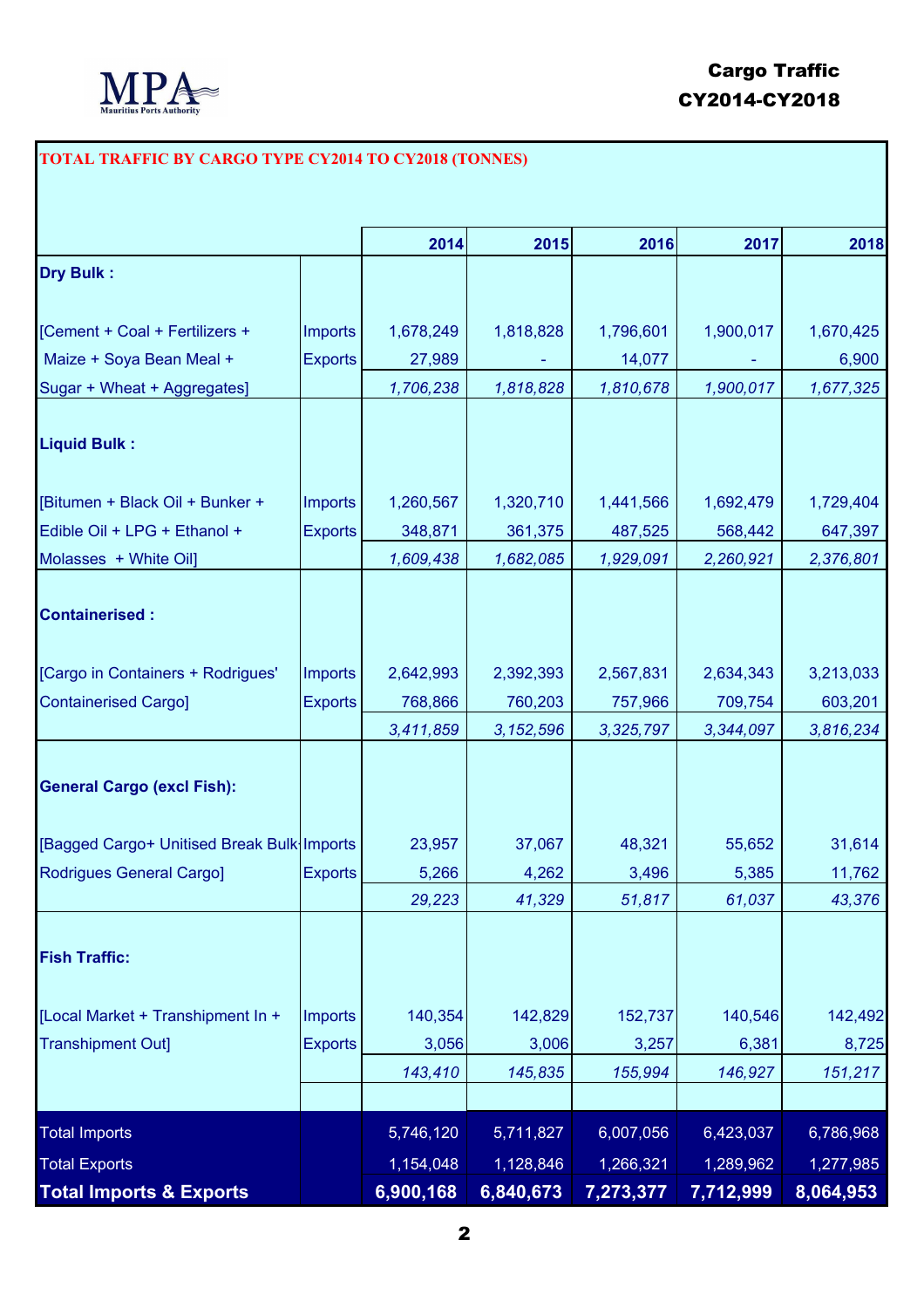

**TOTAL CONTAINER TRAFFIC CY1979 TO CY2018 (TEUs)**

## Container Traffic CY1979 to CY2018

## Year Captive\* Containers Transhipment Inwards Containers<mark> Grand Total</mark> **Laden Empty Total Laden Empty Total Containers** 1979 | 9,383 4,392 | 13,775 | - - - | - | 1<mark>3,775</mark> 1980 13,679 7,033 20,712 - - - **20,712** 1981 15,246 8,031 23,277 1,383 714 2,097 **25,374** 1982 15,747 7,271 23,018 162 162 **23,180** 1983 16,445 7,979 24,424 207 66 273 **24,697** 1984 18,303 8,438 26,741 110 79 189 **26,930** 1985 | 20,475 7,531 | 28,006 | 886 12 | 898 | **28,904** 1986 | 25,834 10,442 | 36,276 | 326 57 | 383 | 3**6,659** 1987 34,752 14,227 48,979 245 54 299 **49,278** 1988 | 37,211 17,877 | 55,088 | 561 | 27 | 588 | <mark>55,676</mark> 1989 40,917 17,415 58,332 1,355 128 1,483 **59,815** 1990 43,135 18,225 61,360 830 82 912 **62,272** 1991 46,886 21,395 68,281 1,868 127 1,995 **70,276** 1992 52,686 24,477 77,163 2,967 124 3,091 **80,254** 1993 60,453 26,360 86,813 1,448 74 1,522 **88,335** 1994 63,370 28,341 91,711 1,877 158 2,035 **93,746** 1995 65,275 26,543 91,818 1,020 44 1,064 **92,882** 1996 73,350 31,150 104,500 1,017 134 1,151 **105,651** 1997 80,057 35,857 115,914 1,004 38 1,042 **116,956** 1998 88,825 46,116 134,941 1,247 229 1,476 **136,417** 1999 93,903 44,285 138,188 5,000 1,081 6,081 **144,269** 2000 103,019 50,986 154,005 3,311 104 3,415 **157,420** 2001 108,236 49,524 157,760 3,392 482 3,874 **161,634** 2002 | 109,720 52,364 | 162,084 | 17,273 18,820 | 36,093 | **198,177** 2003 120,020 59,587 179,607 68,579 33,703 102,282 **281,889** 2004 123,201 66,601 189,802 70,548 29,768 100,316 **290,118** 2005 111,053 60,927 171,980 61,692 20,100 81,792 **253,772** 2006 118,531 54,702 173,233 63,835 29,357 93,192 **266,425** 2007 | 131,001 62,337 | 193,338 | 89,717 20,528 | 110,245 | **303,583** 2008 136,159 78,475 214,634 88,944 31,346 120,290 **334,924** 2009 128,797 65,183 193,980 70,196 36,857 107,053 **301,033** 2010 144,679 77,991 222,670 73,842 36,150 109,992 **332,662** 2011 153,619 81,421 235,040 86,378 29,206 115,584 **350,624** 2012 161,677 97,486 259,163 115,600 42,704 158,304 **417,467** 2013 162,617 86,331 248,948 99,189 37,189 136,378 **385,326** 2014 170,346 81,452 251,798 104,186 47,017 151,203 **403,001** 2015 168,909 86,975 255,884 84,584 20,641 105,225 **361,109** 2016 175,052 90,875 265,927 92,416 30,171 122,587 **388,514** 2017 175,984 84,680 260,664 92,956 25,751 118,707 **379,371** 2018 170,828 89,648 260,476 136,546 54,424 190,970 **451,446**

\* includes exports + imports